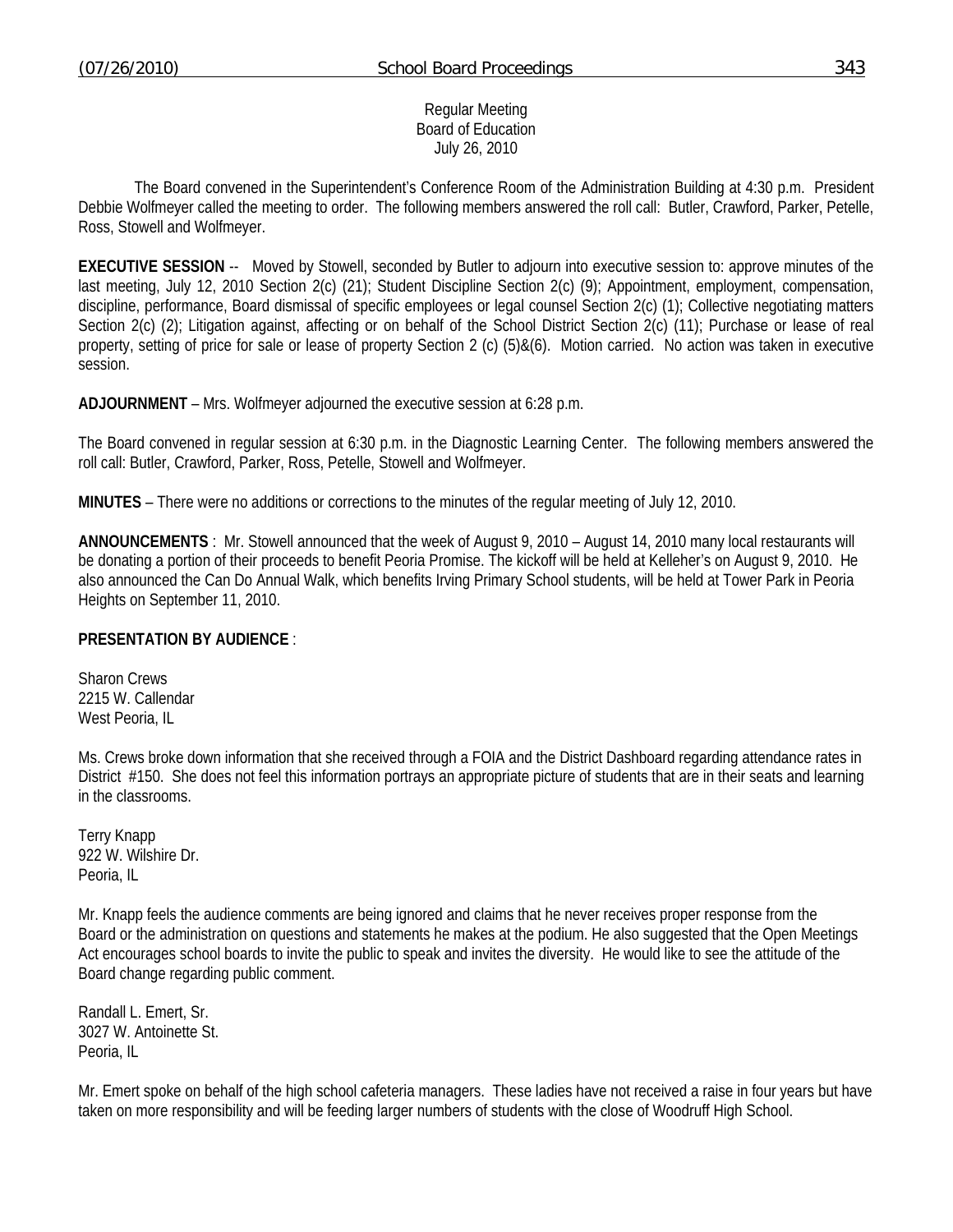Savino Sierra 1708 S. Stanley St. Peoria, IL 61605

Mr. Sierra would like to see the Board respond to audience suggestions and comments. The people that speak are giving their time out of concern for the school district and should not be treated poorly for expressing their opinion. He also would like to see the Board get back to live broadcasting.

General Parker P.O. Box 3026 Peoria, IL

Mr. Parker feels that eliminating the broadcast of the Board of Education meetings on live television could be considered censorship and possibly a violation of the Open Meetings Act.

Antonio Drummond 2503 W. Marquette Peoria, IL

Mr. Drummond stated he is a graduate of District #150, a former employee and big supporter. He has been mentoring students to try and help society. He asked the Board to carefully consider uniforms for students as this mimics what is done in prison…the same uniform everyday.

### **INFORMATION ITEMS – REPORTS FROM SUPERINTENDENT AND STAFF** –

- 1. GOAL 1 STUDENT ACHIEVEMENT
- 2. Goal 2 FISCAL RESPONSIBILITY

FINANCE REPORTS – Mrs. Schau presented this report for the Board's information and review.

 PURCHASE ORDERS OVER \$2,500 – Mrs. Schau presented this report for the Board's review. Questions were asked and answered regarding the report.

- 3. GOAL 3 QUALITY STAFF
- 4. GOAL 4 SAFE, CARING ENVIRONMENTS: The following items will be brought back to the board on August 9, 2010 as information items.

District #150 High School Student Dress Code: Questions and concerns were brought up and answered regarding Student Dress Code. There were no major changes to the previous dress code – language was changed to be more specific. Mr. Carl Cannon, ELITE leader, spoke in favor of the dress code citing it raises the mental mind set of students as well as adults. He would like to see the ELITE student's partner with District #150 to offer support to teachers as well as the administration. It was also expressed that it would be nice to see teachers step up and mimic proper dress for student without it becoming a part of negotiations.

Changes to Administrative Procedure 7:190 – Student Discipline: PACES Abeyance Program: Questions and concerns were brought up and answered regarding the changes to PACES Abeyance Program. The changes to this policy were strictly the basic language.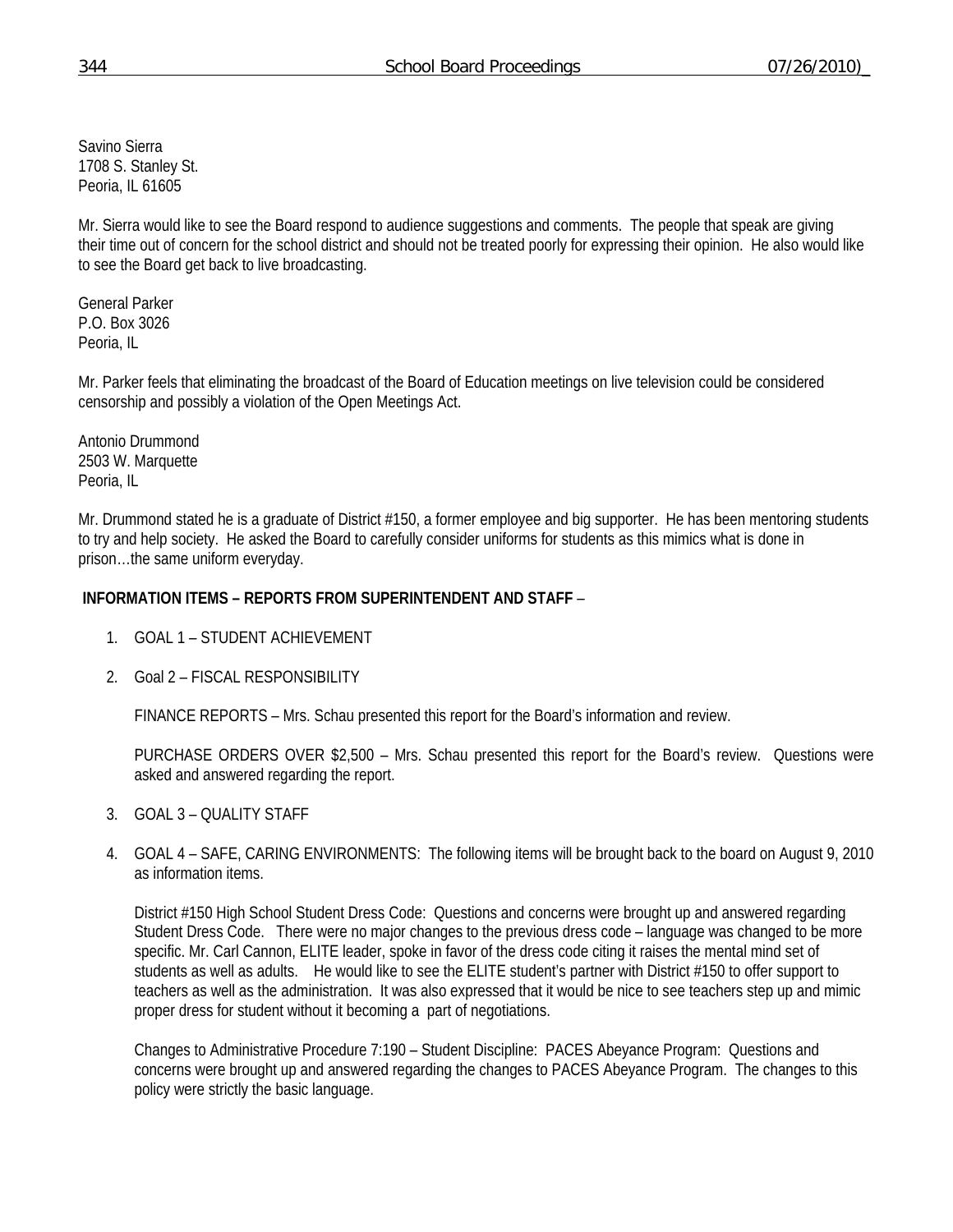#### 5. GOAL 5 – CULTURE OF CUSTOMER SERVICE

Since our last Board meeting report on July 12, 2010, we have received three (3) NEW Freedom of Information act requests. Of the new requests, two (2) were filled and one (1) is pending. Of the eight (8) pending requests noted on the July 12, 2010 Board report, one (1) is still pending status and seven (7) were filled. We have received ninety-nine (99) requests for this calendar year.

### **CONSENT AGENDA -**

ADOPTION OF CONSENT CALENDAR – Moved by Stowell, seconded by Petelle approval of the consent calendar.

On roll call, 7 ayes. Motion carried.

**CONTRACT WITH BRADLEY UNIVERSITY:** Moved by Stowell, seconded by Petelle that a contract with Bradley University for Human Development Counseling practicum/interns for the 2010/2011 be approved.

On roll call, 7 ayes. Motion carried.

**DECISION IN APPEAL CASE NUMBER 07-15-2010-1:** Moved by Stowell, seconded by Petelle that the Board of Education direct the Superintendent to gather additional information for the Board in Appeal Case Number 07-15-2010-1 pursuant to Board Policy 2:260.

On roll call, 7 ayes. Motion carried.

PAYMENT OF BILLS – Moved by Stowell, seconded by Stowell approval of the payment of the following bills.

| <b>DESCRIPTION</b>                  | <b>BALANCE SHEET</b> | REVENUE | <b>EXPENSE</b> | TOTAL        |
|-------------------------------------|----------------------|---------|----------------|--------------|
| EDUCATIONAL FUND                    | 13.123.84            | 0.00    | 284,997.41     | 298.121.25   |
| <b>OPERATIONS, BLDG &amp; MAINT</b> | 0.00                 | 0.00    | 220,156.52     | 220,156.52   |
| <b>TRANSPORTATION</b>               | 0.00                 | 0.00    | 90.838.08      | 90.838.08    |
| CAPITAL PROJECTS                    | 0.00                 | 0.00    | 39,895.32      | 39,895.32    |
| CAPITAL IMPROVEMENTS                | 0.00                 | 0.00    | 2,135,155.61   | 2,135,155.61 |
| **FUND SUMMARY**                    | 13.123.84            | 0.00    | 2.771.042.94   | 2,784,166.78 |

On roll call, 7 ayes. Motion carried.

HUMAN RESOURCE REPORT – Moved by Stowell, seconded by Petelle approval of the following human resource report as presented by the administration.

| I. | <b>Certified Personnel</b>                                                     | <b>Effective Date</b> |
|----|--------------------------------------------------------------------------------|-----------------------|
|    | <b>Appointments</b>                                                            |                       |
|    | Administrators                                                                 |                       |
|    | Atkins, Douglas - Assistant Principal                                          | 07/27/10              |
|    | Brown, Ursula - Principal                                                      | 08/11/10              |
|    | Clark, Jane - Interim Special Education Director                               | 07/27/10              |
|    | Johnson, Revonda - Instructional Improvement Officer                           | 08/16/10              |
|    | Ungurait, Brad - High School Benchmark Specialist / 190 Days                   | 08/16/10              |
|    | Ungurait, Dr. Michelle - Associate Superintendent                              | 08/16/10              |
|    | Teachers<br>Dalhoumi, Maria - Manual High / Science                            | 08/04/10              |
|    | Ettinger, Lori - Manual High / Science<br>Fields, Rachael - Manual High / Math |                       |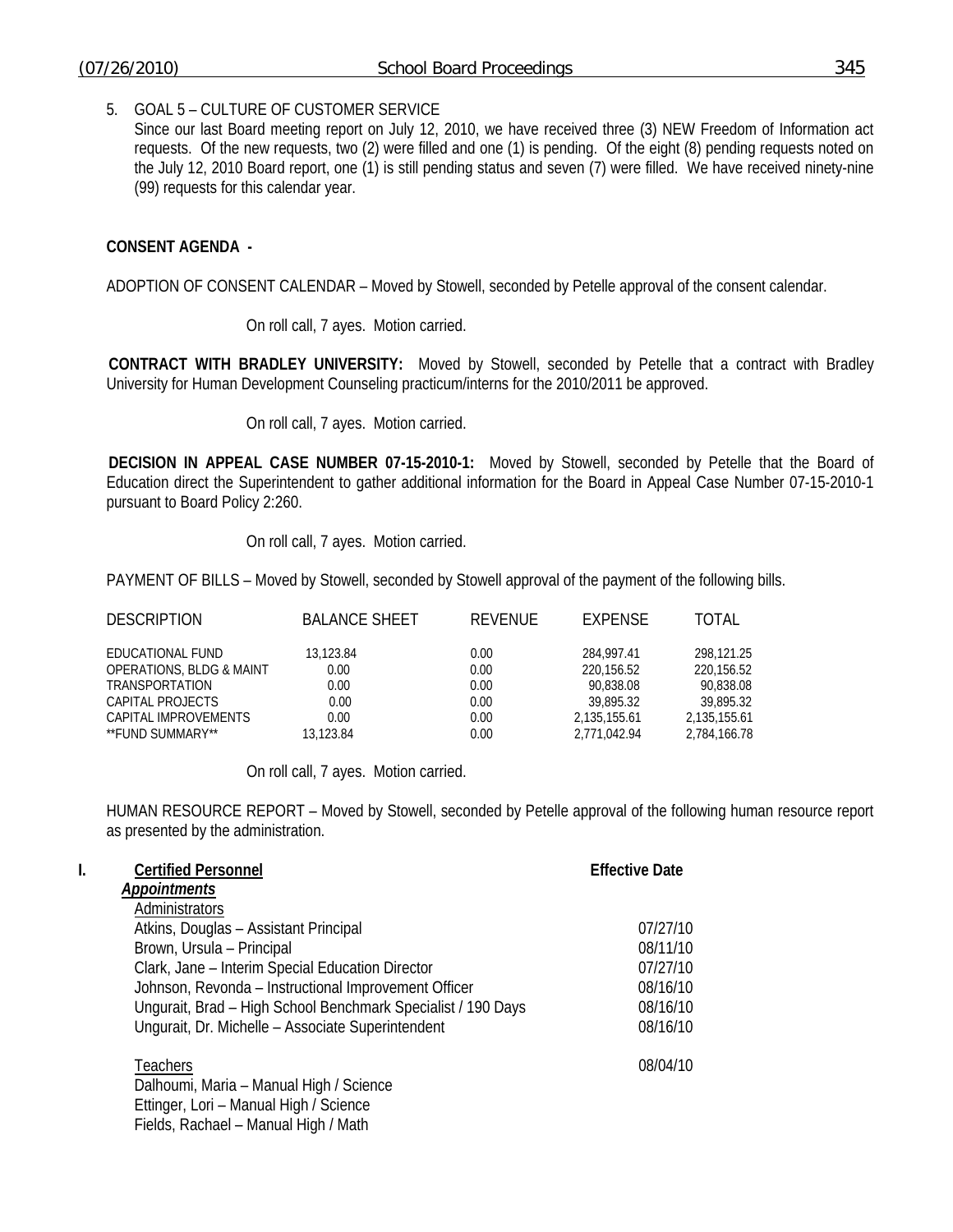|     | Fitzgerald, Lisa - Manual High / Science<br>Herget, Ellen - Manual High / Art                                             |                      |
|-----|---------------------------------------------------------------------------------------------------------------------------|----------------------|
|     | <b>Teachers Returned from Reduction in Force Status</b><br>Baer, Nicole - Northmoor Edison / Grade 2                      | 08/30/10             |
|     | Bielenberg, Jane - Thomas Jefferson / Grade 1<br>Bischler, Laura - Manual High / Special Education                        | 08/04/10             |
|     | Blacet, Jeffrey - Glen Oak / Special Education                                                                            |                      |
|     | Durr, Matthew - Valeska Hinton / Pre-K<br>Hodge, Helen - Glen Oak & Woodrow Wilson / Intervention Teacher                 | 07/21/10             |
|     | Jackson, Willitia - Whittier / Foreign Language Prep<br>Katolick, Julie - Manual High / English                           | 08/04/10             |
|     | Lake, Katie - Hines / Grade 1<br>Lee, Donna - Northmoor Edison / Grade 2                                                  |                      |
|     | Malitz, Mary - Glen Oak / Music<br>Miller, Teresa - Trewyn / Language Arts                                                |                      |
|     | O'Malley, Lisa - Whittier / Grade 3                                                                                       |                      |
|     | Ryia, Michael - Manual High / Social Studies<br>Troyan, Linda - Glen Oak / Special Education                              | 08/04/10             |
|     | Zevnik, Bradley - Peoria High / Intervention Teacher                                                                      |                      |
|     | Schedule C<br>Bowlby, Travis - Peoria High / .2 Student Council Advisor                                                   |                      |
|     | <b>Returned to Work</b><br>Wood, Nicole - Northmoor Edison / Principal                                                    | 07/12/10             |
|     | <b>Retirements</b>                                                                                                        |                      |
|     | <b>Teachers</b><br>Diamond, Linda - Washington & Roosevelt / Special Education 10/08/10<br>Mills, Loma - Garfield / Music | 07/09/10             |
|     | <b>Resignations</b>                                                                                                       |                      |
|     | Teachers                                                                                                                  |                      |
|     | Seguin, Amanda - Irving / Grade 2<br>Sexton, James - Northmoor Edison / Special Education                                 | 07/16/10<br>07/20/10 |
|     | <u>Deceased</u>                                                                                                           |                      |
|     | Matheny, Julia - Psychologist                                                                                             | 06/20/10             |
| II. | <b>Non-Certified Personnel</b><br><b>Appointments</b>                                                                     |                      |
|     | <b>Administrator</b><br>Powers, York - Family and Community Coordinator                                                   | 08/16/10             |
|     | Clerical                                                                                                                  | 07/01/10             |
|     | Bastian, Joan - Secretary to the Board of Education<br>Brown, Kena - Secretary to the Superintendent                      | 07/01/10             |
|     | Custodians                                                                                                                |                      |
|     | Reese, Chris - Roosevelt / Transferred from Hines                                                                         | 07/27/10             |
|     | Transportation                                                                                                            |                      |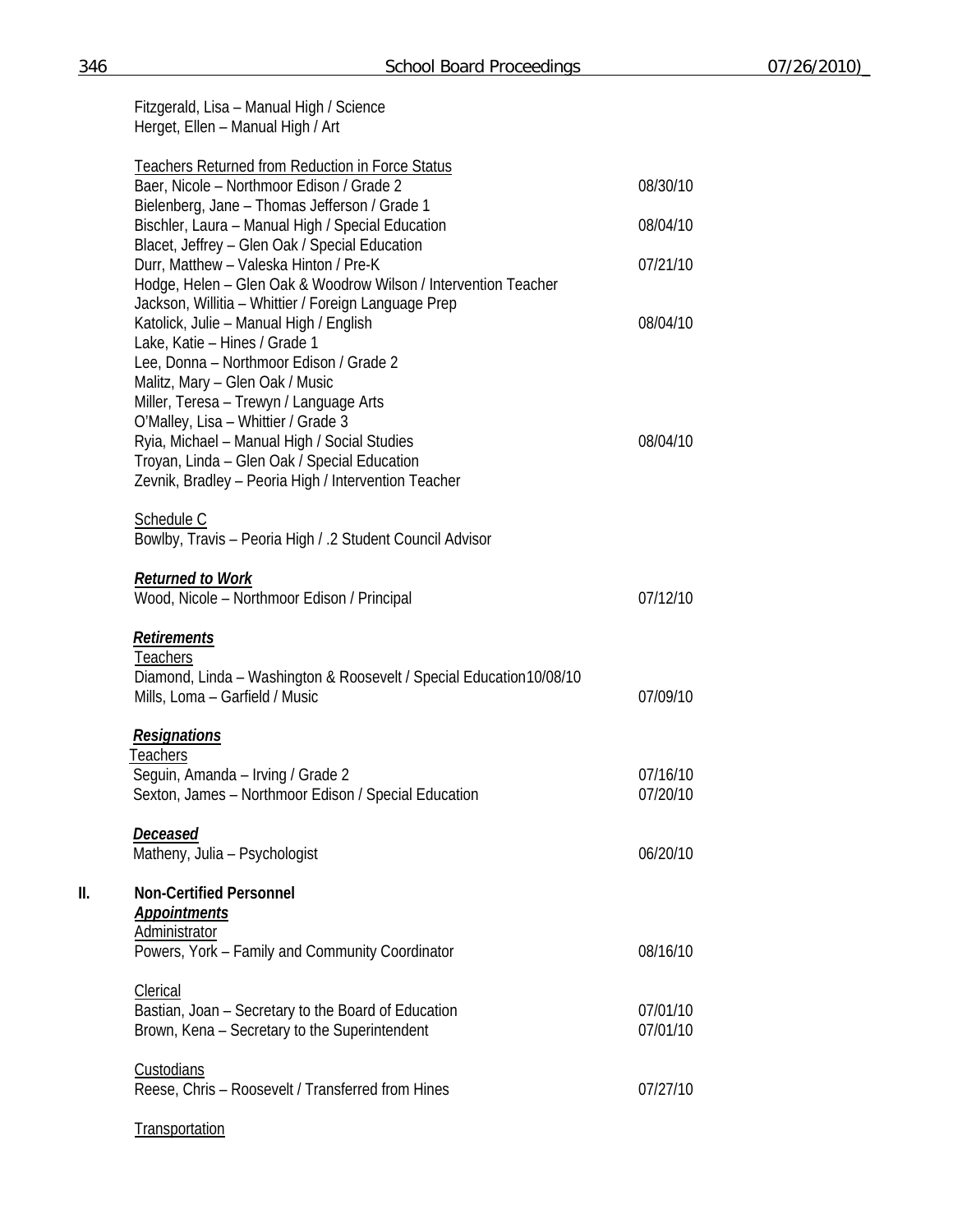|      | Buckley, Dawn - Driver<br>Collins, Josh - Field Supervisor<br>Ross, Laurita - Reinstate From Termination<br>Yankevich, John - Driver                                      | 06/28/10<br>07/19/10<br>07/27/10<br>07/01/10 |
|------|---------------------------------------------------------------------------------------------------------------------------------------------------------------------------|----------------------------------------------|
|      | <b>Returned From RIF Status</b><br>Clerical<br>Bastian, Nancy - Rolling Acres<br>Gilles-Wunderle, Patrice - Manual High<br>Moore, Sandra - Administration Building        | 08/16/10<br>08/16/10<br>08/27/10             |
|      | <b>Teacher Assistants Returned from RIF Status</b><br>Brohms, Terri - Kellar & Lindbergh / Library Manager<br>Mulder, Mona - Woodrow Wilson & Roosevelt / Library Manager | 08/16/10<br>08/16/10                         |
|      | <u>Medical Leaves</u><br>Custodial<br>Patterson, Reese - Sick without Pay / Worker's Comp                                                                                 | 06/22/10                                     |
|      | Retirements<br>Clerical<br>McDowell, Judy - Valeska Hinton                                                                                                                | 05/31/10                                     |
|      | Custodial<br>Deluhery, Christopher - Valeska Hinton / Head Custodian                                                                                                      | 05/31/11                                     |
|      | Transportation<br>Washington, Eddie - Driver                                                                                                                              | 07/21/10                                     |
|      | <b>Resignations</b><br>Clerical<br>Thompson, Micca - Jamieson / Secretary                                                                                                 | 07/21/10                                     |
|      | Para-Professional<br>Duckworth, Christine - Physical Therapy Assistant                                                                                                    | 07/15/10                                     |
|      | <b>Teacher Aides</b><br>Harris, Antoine - Valeska Hinton / From Honorable Dismissal                                                                                       | 07/19/10                                     |
|      | Transportation<br>Brustin, Jeff - Driver                                                                                                                                  | 08/03/10                                     |
| III. | <b>Certified Substitutes</b><br><b>Resignations</b><br>Teachers<br>Woolcutt, Jacob - Not Returning for 2010-2011 School Year                                              | 07/09/10                                     |

# **IV. Non-Certified Substitutes**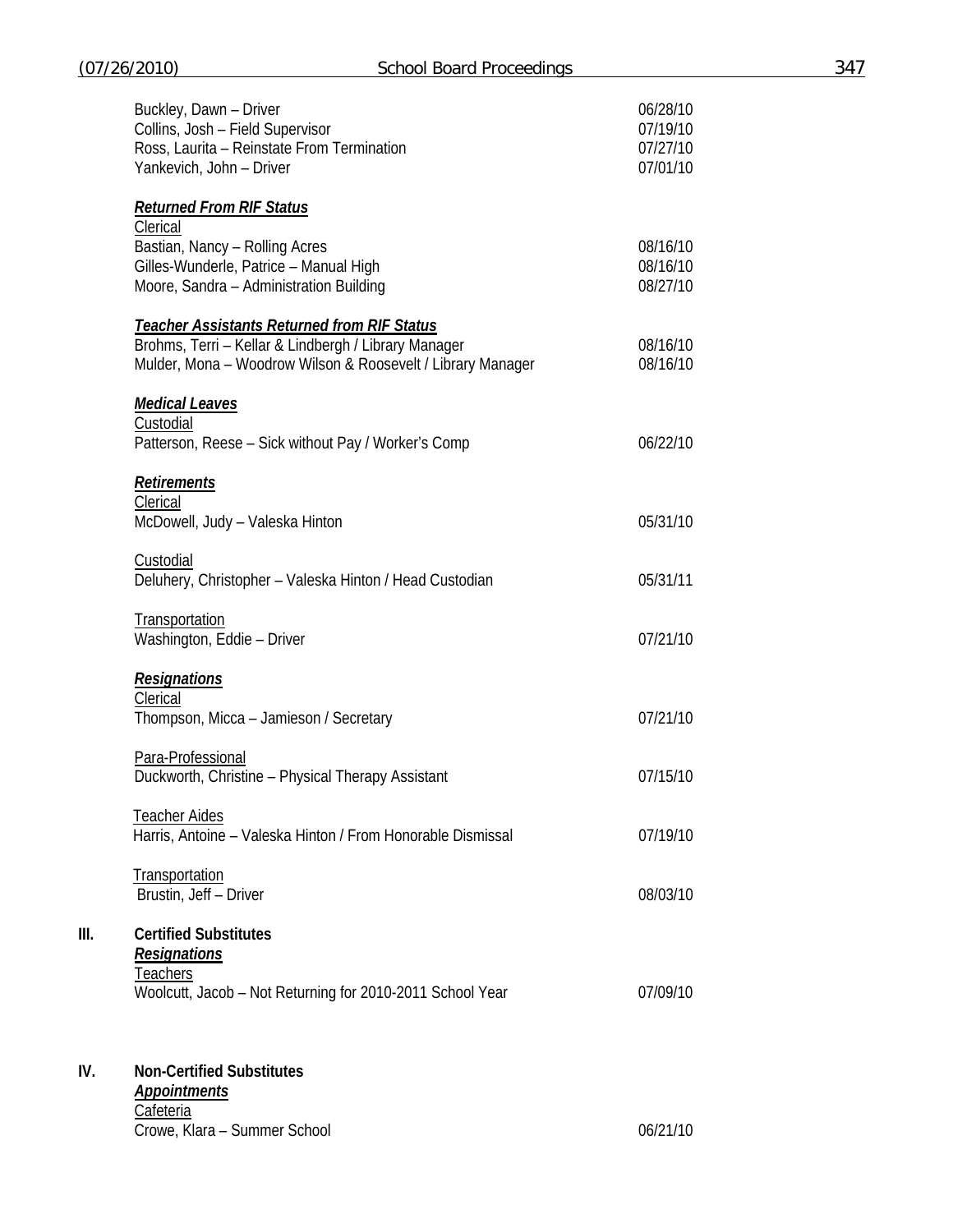### **Addendum**

| <b>Tenured Teacher Placements</b>                                                     | 08/30/10              |
|---------------------------------------------------------------------------------------|-----------------------|
| Clare, Natalie – Franklin Edison / Kindergarten                                       |                       |
| Hobin, Carol - Franklin Edison / Grade 3                                              |                       |
| Hohimer, Karen - Glen Oak / Intervention Teacher                                      |                       |
| King, Vicki – Greeley / .6 Social Studies & .4 Language Arts                          |                       |
| Schmidt, Patricia - Calvin Coolidge / Physical Ed Prep                                |                       |
| Soliday, Megan - Franklin Edison / Grade 4                                            |                       |
| Ward, Mary - Roosevelt / Librarian<br>Yonkers, Marty - Peoria High / Graduation Coach |                       |
|                                                                                       |                       |
| Administrative Transfer                                                               |                       |
| Coleman, Annette – Glen Oak / Principal                                               | 08/01/10              |
| Rogers, Laura – Trewyn / Assistant Principal                                          | 08/16/10              |
|                                                                                       |                       |
| On roll call, 7 ayes. Motion carried.                                                 |                       |
|                                                                                       |                       |
| Addendum                                                                              |                       |
| <b>Non-Certified Personnel</b>                                                        | <b>Effective Date</b> |
| <b>Appointments</b>                                                                   |                       |
|                                                                                       |                       |
| Maintenance                                                                           |                       |
| Cervantis, Andre - Plumber                                                            | 8/4/2010              |

Kelly, Joel - Plumber 8/4/2010

TRAVEL REQUESTS – Moved by Stowell, seconded by Petelle approval of the travel requests as presented by the administration. (Copy is on file in the board secretary's office.)

On roll call, 7 ayes. Motion carried.

## **DELIBERATION AGENDA** - .

**CONTRACT WITH ASSISTANT DIRECTOR OF HUMAN RESOURCES:** Moved by Parker, seconded by Petelle approval of a one (1) year contract for Assistant Director of Human Resources, Teri Dunn.

On roll call, 7 ayes. Motion carried.

**REPORTS AND SUGGESTIONS BY BOARD MEMBERS**: Mrs. Ross discussed the high cost to District 150 involved with the FOIA requests and feels these requests are taking money away from our students.

Mr. Stowell encouraged everyone to pick up the August 3, 2010 copy of Time Magazine which contains an article, "A Case Against Summer Vacation." The article sites 20 years of data against long summer vacation, especially for children in urban communities.

Mrs. Wolfmeyer, speaking on behalf of the Board, recognized Mrs. Ross and Mrs. Parker for the time and effort that was put into the research of the dress code policy. These ladies went to the four different high schools and spoke with students, staff and administration for their input.

ADJOURNMENT – Mrs. Wolfmeyer adjourned the regular meeting at 7:48 p.m.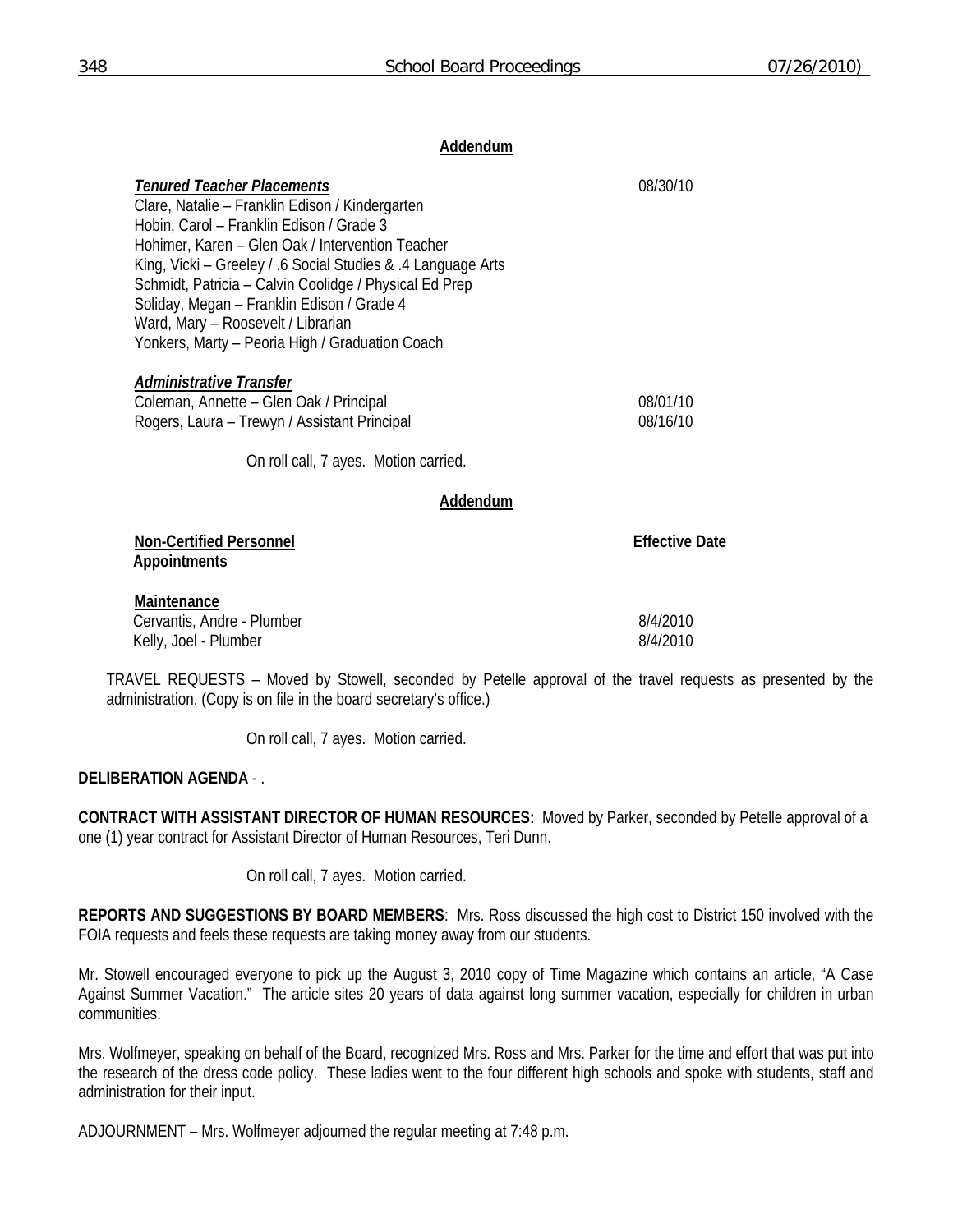Joan L. Bastian Board Secretary

ATTEST:

Debbie L. Wolfmeyer Board President